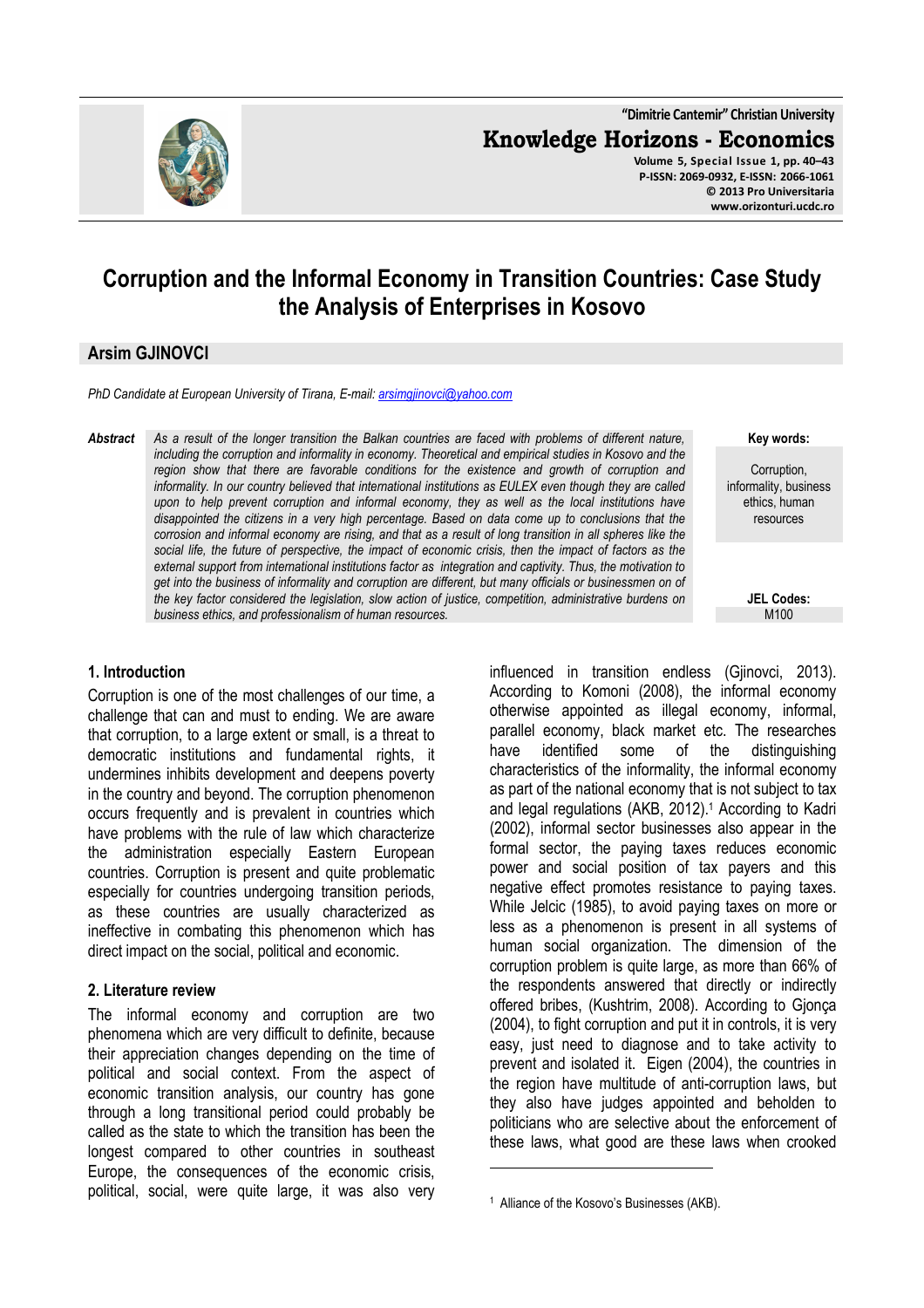politicians know they will not be applied. Zeneli (2013), the Albanian economy, but the economies of other countries in the region suffer from informality. It is believed that 0-40% goes informality in these countries.<sup>2</sup> According to data from Global International (2010), the Balkan countries face growing corruption.<sup>3</sup>

## **3. The purpose of the study**

In this study, is done research in the field of corruption and informal economy in developing countries respectively in transition.

The purpose of this paper is:

- To analyzed the impact of corruption and informal economy in economies in transition,

- To analyze the effects of corruption, and the analyzed the impact of the informal economy in ethical businesses.

Topics addressed in this research may be particularly important for staff who wish to make changes or impact analysis for the economy and corruption in organizations operating in Kosovo market and beyond.

### **4. Methodology of research**

For the preparation of this publication has been used in literature scope of the informal economy and corruption, exploitation of materials collected from the documents and the results of respondents who are involved in this research.

Based on the specifics of this research is the combined use of research methods such as qualitative and quantitative research, which has helped to collect surveys, conducted in the economic operators.

#### **5. Results of the survey**

 $\overline{a}$ 

#### *5.1 Corruption in transition*

Today the Balkan countries faced with the problem of economic and politic nature. The corruption is present in region before the 1999, which is also present in European Union countries like Greece,<sup>4</sup> Italy, Romania and the Bulgaria states (the part of EU countries). Even countries like Bosnia and Herzegovina, Serbia, Macedonia, Montenegro, Albania and Kosovo confronted with problems of corruption. Corruption in these countries is part of life; it is ruining the economy and the future of conscious citizens.

## **5.2 Corruption and its impact on the domestic economy**

Kosovo is one of the youngest countries in the Balkans, after the war in the country was installed international administration which had installed a sort of protectorate. The international administration was somewhat delayed in installing mechanisms to prevent corruption, for many years had failed to create a genuine system of justice without hanging. Budget of the Republic of Kosovo for several years was managed by internationals mother pretext that cannot be managed by locals of all this was sensing the de motivation the no corruptions and motivation the corruption officials.<sup>5</sup> For many years of international administration action called as UNMIK $6$ had affairs after corruption separate investigations, which have affected the motivation of the corrupt individuals and de-motivating people with principles. UNMIK administration had installed prosecutors, judges and police, which consisted of various official member countries of the UN. Slow action or omission of international institutions had led to increased corruption in the country, a phenomenon unknown formally for citizens until after 1999.

Also, the deployment of EULEX phenomenon of corruption was not prevented, despite numerous reports of citizens they had the status remains, unresolved, pending or had ceased investigated. It is believed that the level of corruption in a society is a reflection of the political and security situation and the legal status of the state. More generally, corruption has generally degrading effect on the social system and contemporary. As such, it poses a threat to the stability of the country and beyond. Limits of corruption are as inaccessible as it is the elusive human greed. Acts of corruption related to the violation of legal provisions and professional code of ethics of the employees, in order to obtain illegal property or any interest, right, priority etc.

Corruption characterized for secrecy and discretion in the forms of manifestation. Usually, secrecy is the mechanism that serves to achieve the objectives of organized crime, which is closely associated with money laundering. It turns out that these works include extensive areas, so for a comprehensive action of the thought that these works are difficult to detect, investigate and punish. Another feature is the adaptation of corruption; corruption is a phenomenon that fits in society, regardless of social regulation. Here it is important to note that corruption is present especially in societies in transition, where we are dealing with the transformation of property relations,

l

**<sup>2</sup>** Zeneli V. (2013), The Albanian economy suffers from informality (date 11.06.2013) http://www.panorama.com.al/2013/03/26/zeneli-ekonomia-shqiptare -vuan-nga-informaliteti/.

<sup>3</sup> Report of international transparency, Global Corruption Barometer 2010, 2010 (date 11.06.2013) http://www.guardian.co.uk/news/data blog/2010/dec/09/global-corruption-index-worlwide-transparencyinternational.

<sup>4</sup> http://en.wikipedia.org/wiki/Tax\_evasion\_and\_corruption\_in\_Greece

<sup>5</sup> http://www.unmikonline.org/regulations.

<sup>6</sup> United Nations Interim Administration Mission in Kosovo.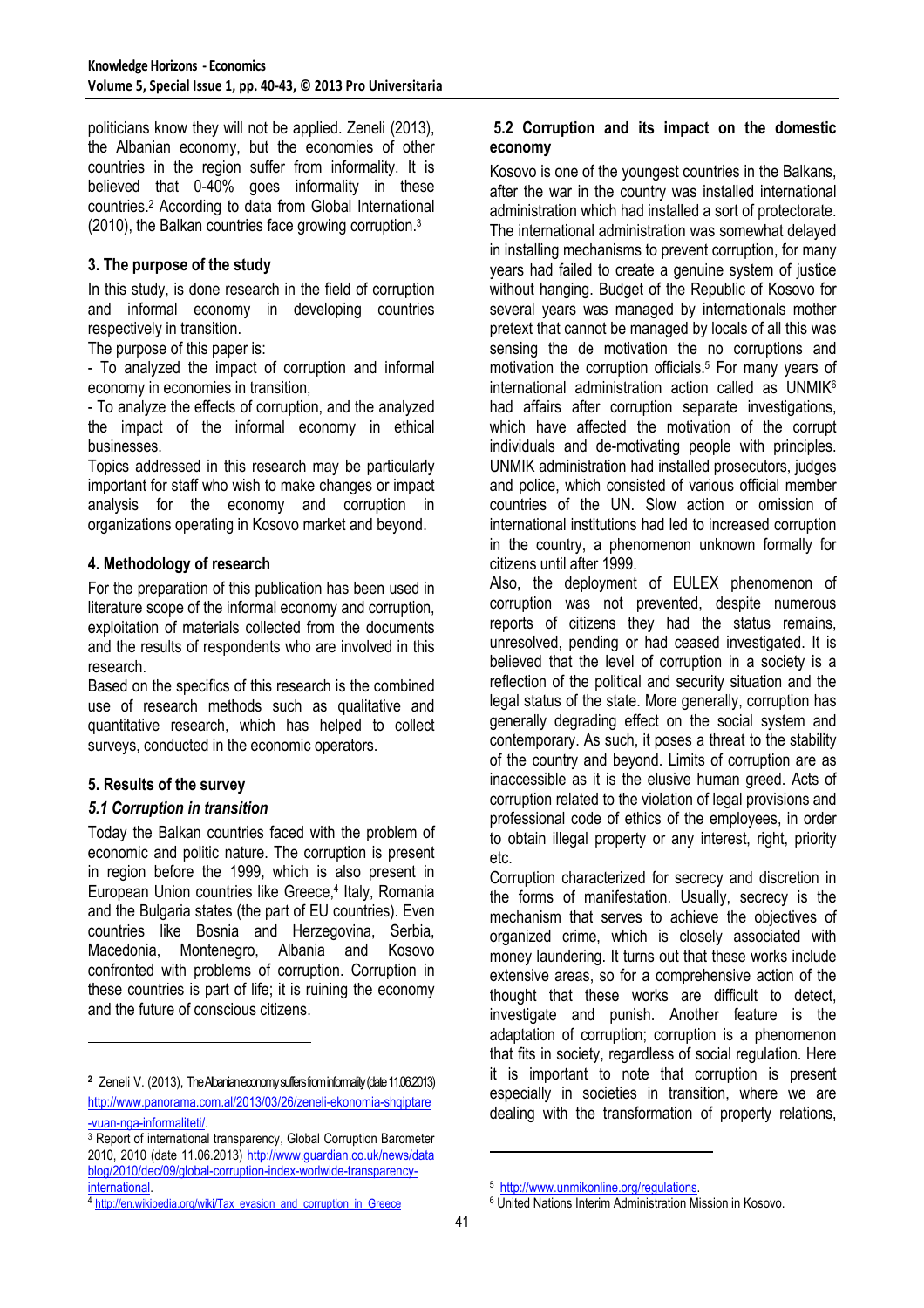population by liberalizing the economy, lack of regulation or legal gaps, etc. Balkan countries face today with transition effects. Passing the Balkan countries of socialist-communist one-party, democratic, pluralistic system in this region has become a land, suitable locations for corruption and criminal activities.

Danger to society from corruption manifested, above all, the lack of funds in the state budget, increasing unemployment, increasing citizen's, dissatisfaction with the government of the country not being manifested in trust in political and economic system, the decline of interest in investment by domestic investors and foreign investors, etc. Are not immune to corruption or developed countries, but more suitable ground for the development of corruption are especially developed countries and those in transition and as a result of the weakness of the economic system, political and judiciary. Since the consequences of corruption are multidimensional phenomenon, corruption should be treated as something serious from the region and beyond. Psychological aspects of corruption are more related to the effects of socio-economic differentiation that are not based on personal merits and abilities of people, but from other indicators, such as leading positions in our decision which is often not determined the professional skills of selected leaders, but by other political aspect, social, friendly, clan and tribal. Simply put in a system where corruption by state benefit most those least give father the state in everyday life that they called "listening", thus ignoring and not giving the opportunity human resources/personnel that have professional qualifications and experience in creating management structures affects the slow economy and the consequences for citizens. According to the survey conducted by MSI in 2003, has surveyed the public about the factors that go in favor of corruption. Even according to this survey is the low salary of public officials. Nearly 91% of respondents claimed that this is a potential source of corruption, and other issues the respondents were less pronounced: the lack of control of administration (34%), ineffective judicial system (31 %), problems caused by the communist past (30%) and rapid enrichment motivation (30%). According to the UNDP survey of 2004, as primary respondents identified corruption mostly low salaries of officials in the public sector because of corruption (48%), followed by the desire for rapid enrichment of people positions (10%), crises (7%), the inefficiency of the judicial system (6%) and incomplete legislation (5%) etc. Although the problem of corruption is considered as one of the biggest problems that Balkan countries perceived intensity of the respondents to this problem by MSI (2003) differs from one country to another. According to a study conducted in 2002 by SELDI in eight Balkan countries corruption is pervasive as a

problem in Albania (69.4%), Romania (56.9%) and Bosnia and Herzegovina (48.3%) etc.

# **5.3 Informality in developing countries**

Since it is a very complex phenomenon, causes and factors that affect the performance of the informal economy are many. Among the key factors that influence the decision to enter the area of informality: slow operation of law and the justice system and other mechanisms, the low level of control, corruption and macroeconomic instability and destruction of the payment system the former federation. In the expansion and development of the economy and contribute to the high rate of unemployment, falling production and living standards, loss of confidence in the banking system, the large number of displaced persons expelled, lack of labor market.

# *5.3.1 Reasons for informal economy*

In developing/ transition country as our high level of regulation is therefore significantly greater circumference of informality and corruption, hindering the activities manifested in the legal economy and access to non-legal economy. Mismatch with the market economy and the desire for quick enrichment present motive for this economic secret activity.

Excess labor, poor economic development, economic restructuring and slowly social integration, lack of programs and financial support from the European Union, the development of individual businesses or selffinancing through bank loans affect high growth economy. This means that, in essence, it comes to economic factors-social nature.

Besides the causes and socio-economic factors, the factors which influence the development of the informal economy are the psychological factors as loss of confidence in law and its economic measures, the presence of high levels of risk in business, personal motives regarding work experience, education level etc. Expansion of the gray economy and provide support unequal conditions of business due to lack of legal provisions, but also the consequence of failure of existing legal provisions. High tax rates, especially in terms of inefficient functioning of the tax administration, provide suitable circumstances for tax evasion, the gray economy. If all these were added to the complexity of the tax system and its frequent changes, it is clear that this is a basis for the development of the informal economy. A disturbing phenomenon for organizations that operate in the formal market is that the numbers of organizations/businesses operate is dealing with the economy growing, why not create real competition from informality. Possess no official statistics on the informal economy but is believed by 40% to 50%. Barriers faced